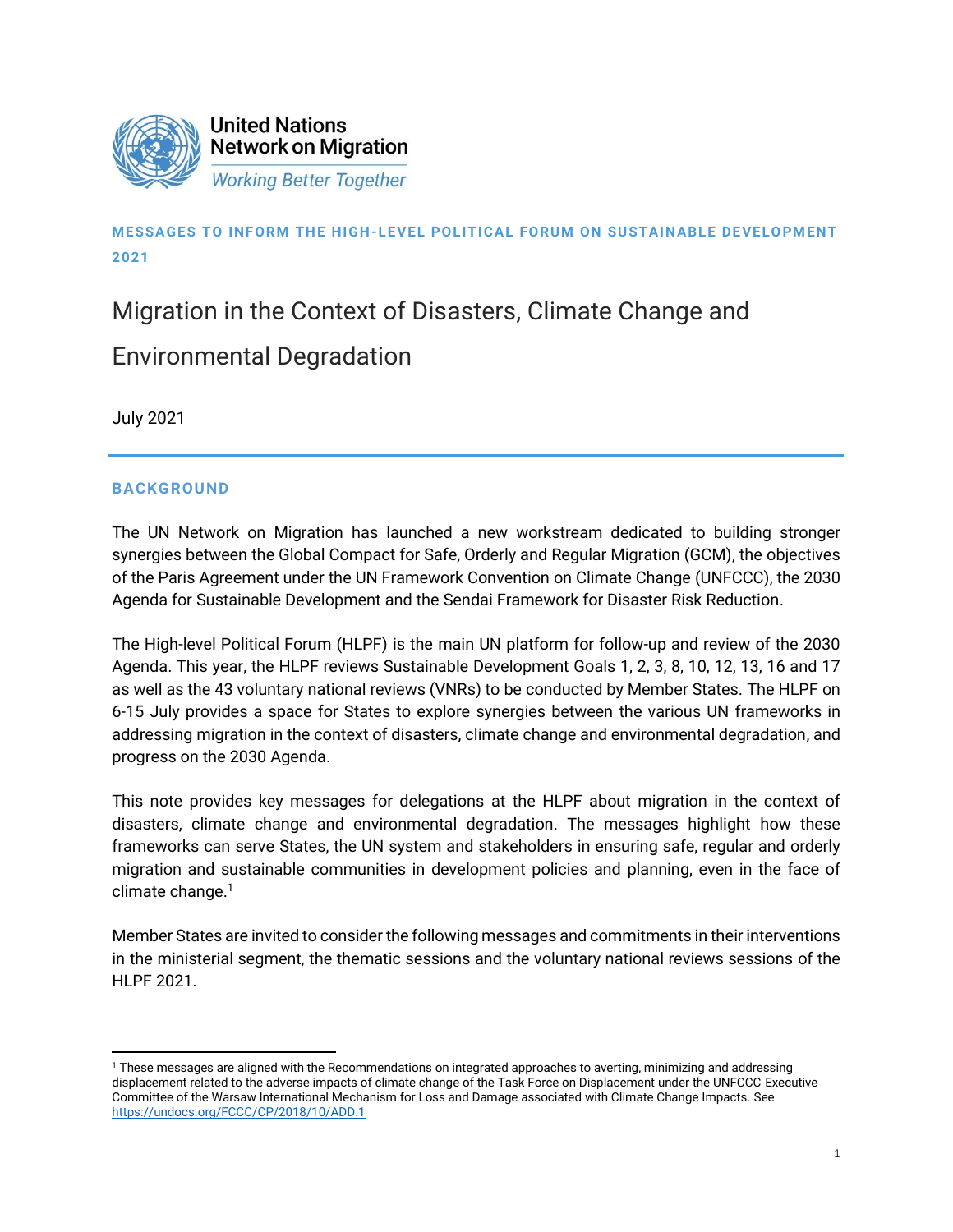#### **KEY MESSAGES**

- − Environmental events and processes, adverse climate change impacts, and disasters know no borders and have a profound impact on how, when, and where people migrate, worldwide.
- The types of impacts and the kinds of migration associated with such impacts can vary significantly. People may move in the context of slow-onset processes or sudden-onset disasters, and in the context of adverse effects of climate change, environmental degradation, and other precarious situations. People may move to build resilience in anticipation of environmental degradation, or to help rebuild after disasters.
- − Migration in the context of disasters, climate change and environmental degradation is generally the result of a combination of drivers. Today, research suggests that most such movement takes place across short distances and within national borders.
- The impact of environmental change on migration is anticipated to increase in the future as the scale and scope of adverse climate impacts unfold for societies across the world. Additionally, such adverse effects are anticipated to impact, the human rights, health, wellbeing, and livelihoods of people. Issues including the governance of migration and of other types of movements, and complexities of economic, social, political and environmental drivers are anticipated to affect patterns of migration in the context of climate change.
- Some people in vulnerable situations exposed to environmental impacts lack the resources to utilize migration to cope. During COVID-19, experience has shown how lockdowns and border closures can restrict the movement of people and keep them in tenuous situations in dense urban areas. Scenarios of environmental change foresee the possibility of "trapped" populations in high-risk areas.
- − Research suggests children are already disproportionately impacted by both climate variability and migration: 500 million children worldwide live in areas with high risk of flooding and 160 million are exposed to severe risks of drought.
- − While countries have committed to respect, protect and fulfil the human rights of all persons, regardless of migration status, and to leave no one behind in their efforts towards achieving sustainable development, climate change impacts may exacerbate inequalities. This makes the alignment of the Agenda 2030 and the principles of the GCM all the more important to govern contemporary migration.
- Funding for climate and migration related actions will be essential to foster adaptive capacity and resilience of people and communities in vulnerable situations.
- − The GCM, together with other UN frameworks, provides technical insights to address migration in the context of disasters, climate change, and environmental degradation. The Nansen Initiative Protection Agenda proposes additional tools to implement these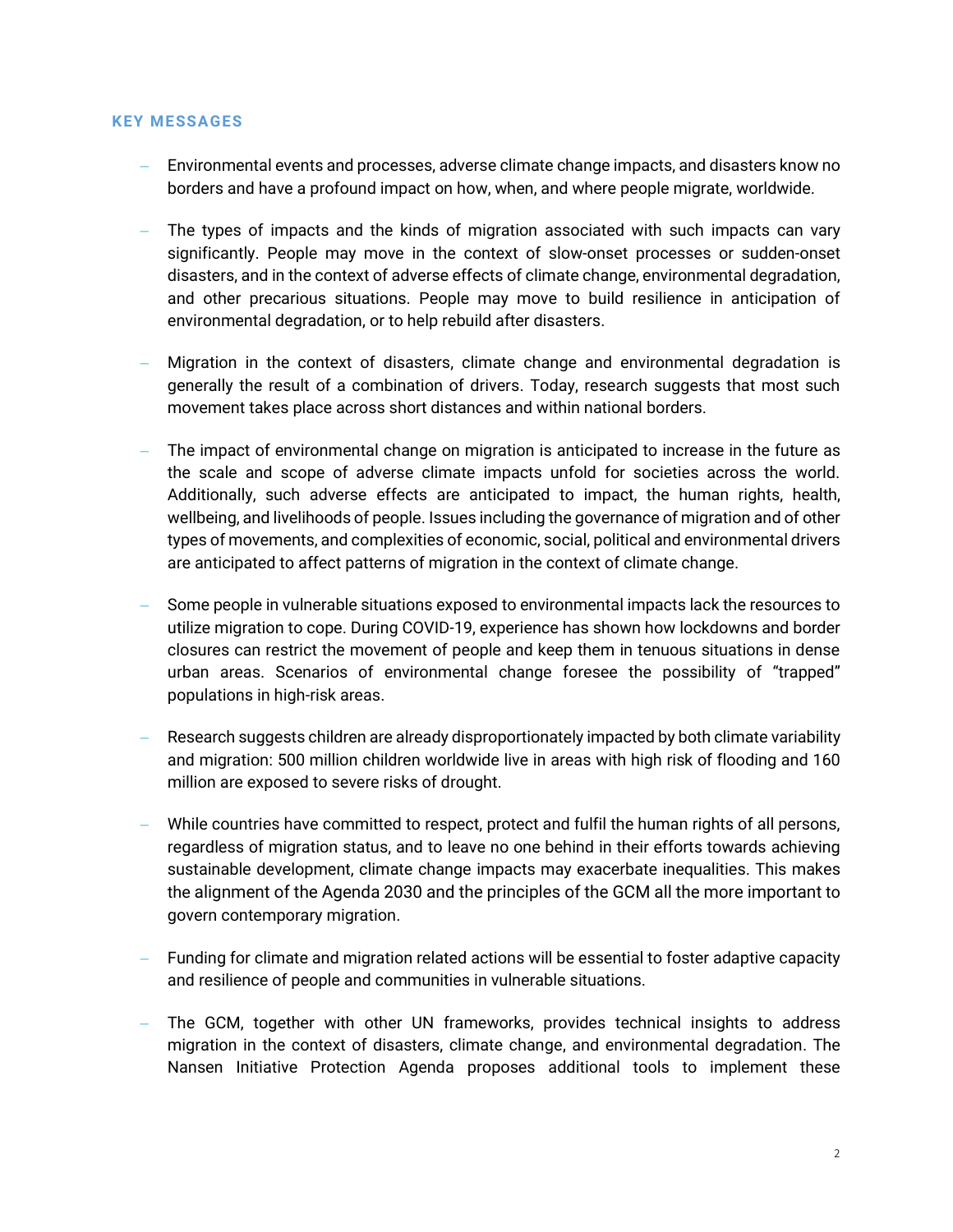agreements. Underpinning all of these frameworks are international human rights law and labour standards.

- Under the UNFCCC process, the Warsaw International Mechanism for Loss and Damage Excom's Task Force on Displacement delivered recommendations inviting Parties to avert, minimize and address displacement, including considering strengthening legislation and policies, data and knowledge, and measures including early warning systems and forecastbased finance to avert and minimize climate change-related displacement.
- − Member State commitments and guidance are in place to accelerate the integration of the potential impacts of climate change into the migration agenda at all levels and vice versa. This includes ensuring that migration is considered in national adaptation plans and that migration policies account for climate change impacts.
- The first International Migration Review Forum to be held during the first half of 2022, provides a critical opportunity to shape the next decade of migration governance by offering responses to current and future migration scenarios in the context of disasters, climate change and environmental degradation.
- − The UN Network on Migration stands ready to support Member States, in particular Least Developed Countries and Small Island Developing States among other countries in highly vulnerable contexts, in addressing migration in the context of disasters, climate change and environmental degradation. The Network can provide technical support and expertise, and support the development of joint programmes to integrate the mobility aspects of disasters, climate change and environmental degradation in national development planning cycles.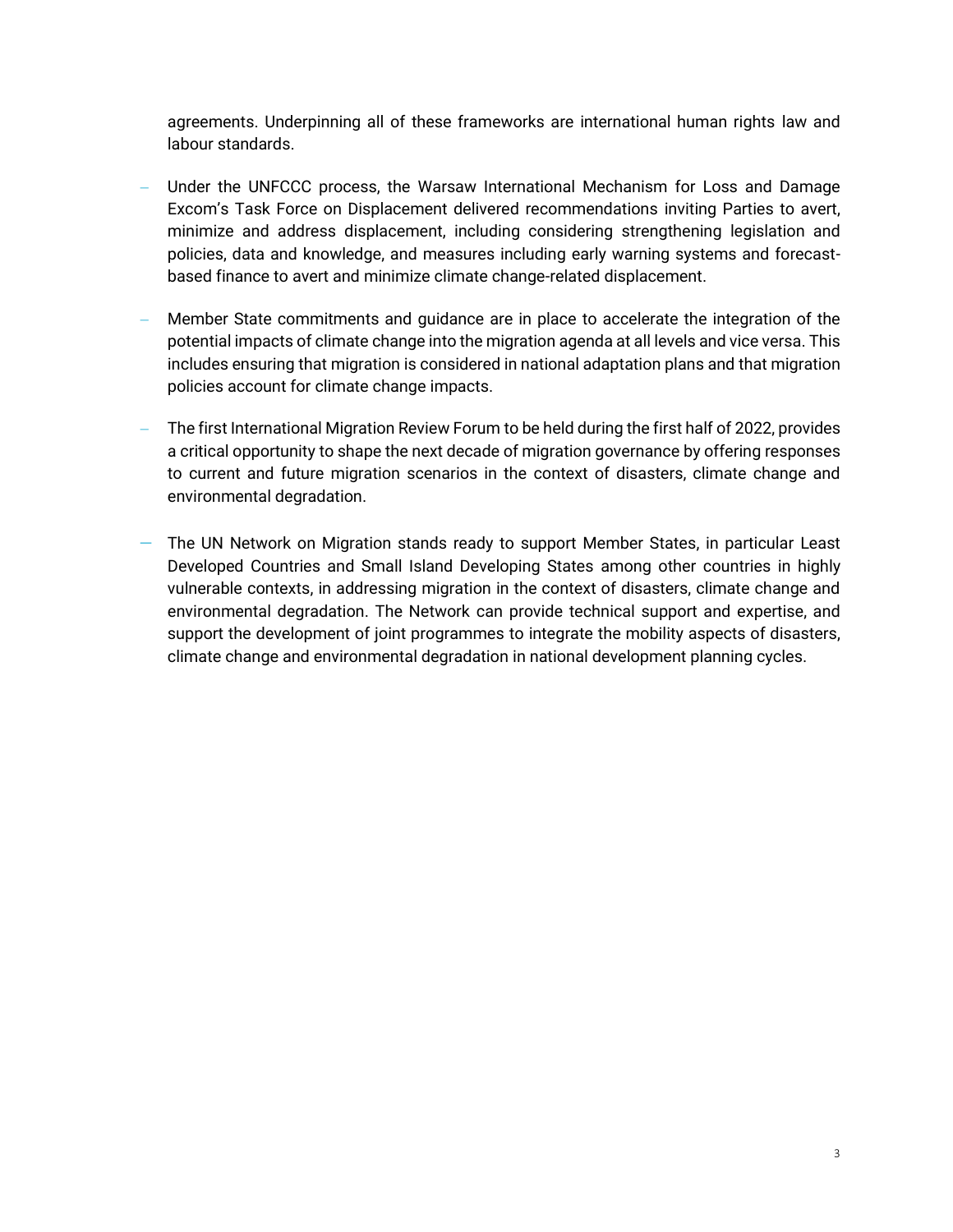#### **COMMITMENTS**

**1. Embed migration and migrants in regional and national planning for sustainable development and climate change.**

Relevant for:

- **MINISTERIAL SEGMENT - Keynote by the President of UN Environment Assembly**, Tuesday, 13 July 2021, 3:00 PM-3:15 PM
- **MINISTERIAL SEGMENT - Messages from the regions,** Wednesday, 14 July 2021, 9:00 AM-10:30 AM
- **THEMATIC SESSION - The SDGs in time of crisis: A sustainable, inclusive and resilient recovery from COVID-19 as an opportunity to realize the SDGs,** Tuesday, 6 July 2021, 10:00 AM-12:00 PM
- **THEMATIC SESSION - Going local,** Thursday, 8 July 2021, 12:15 PM-1:15 PM
- − The 2030 Agenda explicitly acknowledges the importance of integrating migration into development strategies.
- − Fulfilling the SDGs' fundamental goal of leaving no one behind means ensuring that migrants are included in regional and national development and climate change policies and planning.
- − Including migrants in regional and national planning can sustain our efforts on climate change (SDG 13) and reducing inequality (SDG 10). Migrants and diasporas can contribute remittances and knowledge which can help foster adaptation to climate change<sup>2</sup>. The integration of migrant perspectives into adaptation planning and implementation can reduce inequality and amplify migrants' capacities to contribute to the green economy and other sustainable solutions.
- − Holistic approaches are needed to deliver on the 2030 Agenda. While the current focus is on recovering from the effects of COVID-19, Member states, the UN system, and stakeholders are already considering ways to support the transition to a green economy, build climate resilience, create decent green jobs, support effective action to reach carbon neutrality and examine how this interacts with our future migration scenarios.
- The creation and expansion of safe, accessible and regular pathways for admission and stay of migrants on the basis of human rights, international labour standards, and humanitarian grounds are a key avenue for ensuring sustainable protection and integration of migrants in vulnerable situations related to environmental factors.
- − City and local governments play a crucial role in sustainably integrating migrants and further mitigating COVID-19. They can play a key role in incubating local solutions that can be replicated and scaled. Fully empowering local authorities to integrate migration into and ensure the participation of migrants in local response strategies will be helpful.
- There is also a need to strengthen regional dialogue on migration in the context of disasters, climate change and environmental degradation, including between the state-led Regional Consultative Processes on Migration, the Regional Forums on Sustainable Development, the UN Network on Migration through its regional structures, the regional economic communities and the UN Regional Economic and Social Commissions.

<sup>2</sup> Please see https://www.iom.int/sites/default/files/about-iom/gender/Atlas-of-Environmental-Migration.pdf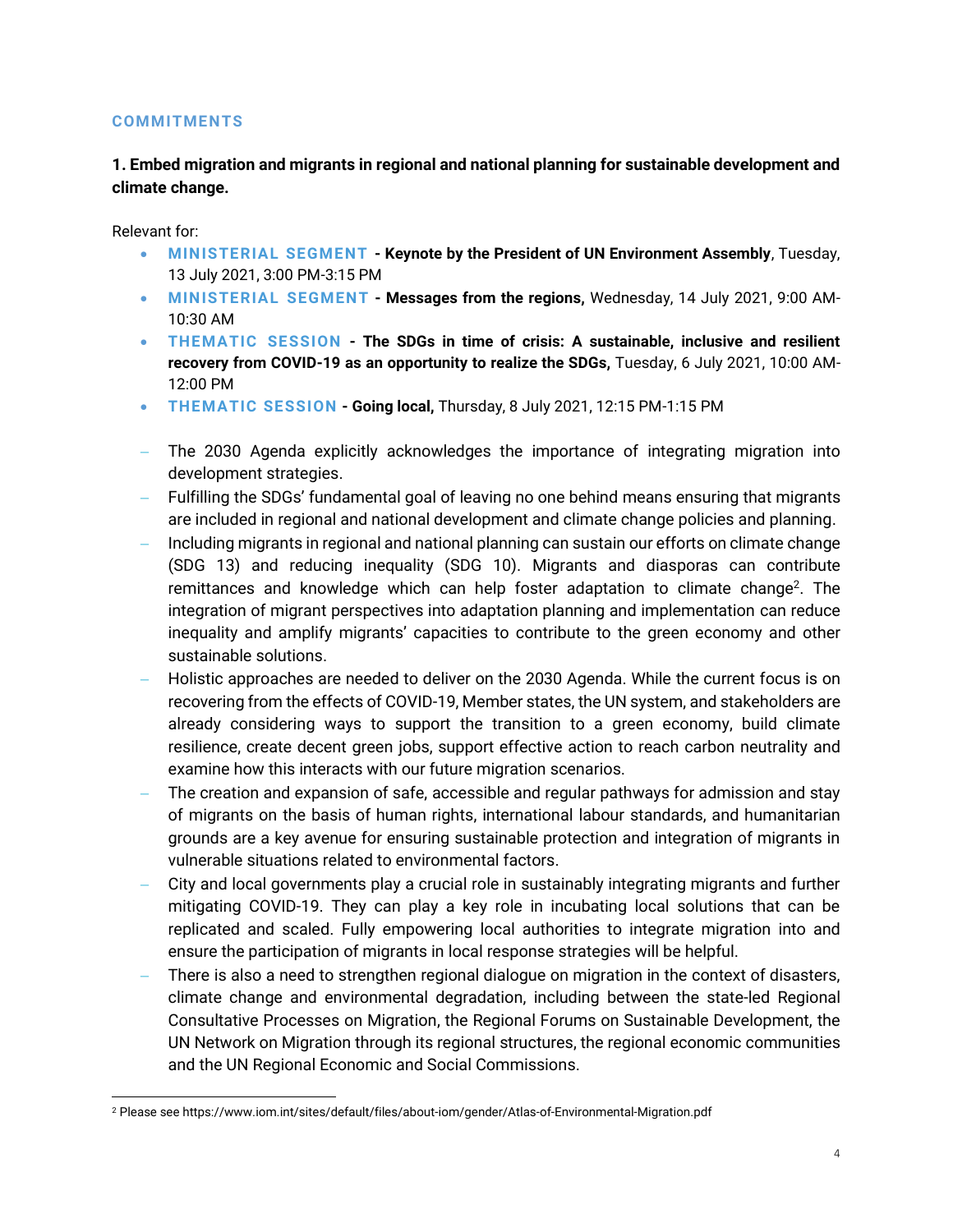- Finally, a whole-of-society approach is required, building on the expertise, knowledge and unique perspectives of key stakeholders, including migrants, diasporas, local communities, civil society, academia, the private sector, parliamentarians, trade unions, national human rights institutions, the media and other relevant stakeholders in migration governance, in line with the GCM's guiding principles.
- − The new UN Network on Migration workstream on *Migration in the Context of Disasters, Climate Change and Environmental Degradation* jointly led by ILO, IOM and UNFCCC, can support States in these policy coherence efforts ahead of the 26<sup>th</sup> UN Climate Change Conference (COP26) in November 2021 and the 2022 International Migration Review Forum (IMRF). The workstream will, more specifically, help identify existing knowledge and gaps, and enable the necessary platforms for dialogue with States, regions, local authorities and other relevant stakeholders with a view to providing policy recommendations in the run up to the IMRF. Most importantly, the Network's efforts to advocate for enhanced planning and actions for climate change impacts that include migration and vice versa can help achieve the SDGs.

# **2. Address issues specific to displacement and migration, including those that may arise in the context of sudden-onset and slow-onset disasters, the adverse effects of climate change and environmental degradation.**

Relevant for: **THEMATIC SESSION - Ensuring that no one is left behind**, Tuesday, 6 July 2021, 12:00 PM-1:00 PM

- − It is important to ensure that the focus on environment and migration is framed as one of (ex ante) safety, dignity, development and prosperity, and not primarily one of (ex post) exposure to vulnerability and tragedy. Safe, orderly and regular migration is crucial for ensuring this enabling framing.
- − Countries are invited to expand safe and legal pathways to increase opportunities for people to move before they become displaced, including on the basis of human rights, international labour standards, and humanitarian grounds. By supporting labour migration schemes based on international labour standards and other pathways that allow families to move together, and by supporting young migrants to legally pursue education and opportunities for decent work in another part of the country or abroad, certain situations of vulnerability may be mitigated.
- − Migration and migrants are key development and climate actors in the run up to reducing inequality and achieving SDG 10. In this regard, it is crucial to ensure that migrants who have moved as a means of building resilience against climate change impacts are able to enjoy the full range of their human rights, as well as fair recruitment and decent work as envisaged in SDG target 8.8 and Objective 5 of the GCM.
- − Migration of young workers can offer a way to adaptively manage labour market transitions to low carbon and climate-resilient economies, if their rights are protected. Social dialogue between governments, workers' and employers' organizations can help to ensure access to decent work in the low carbon sector, support the training and reskilling of young migrants, and facilitate safe mobility.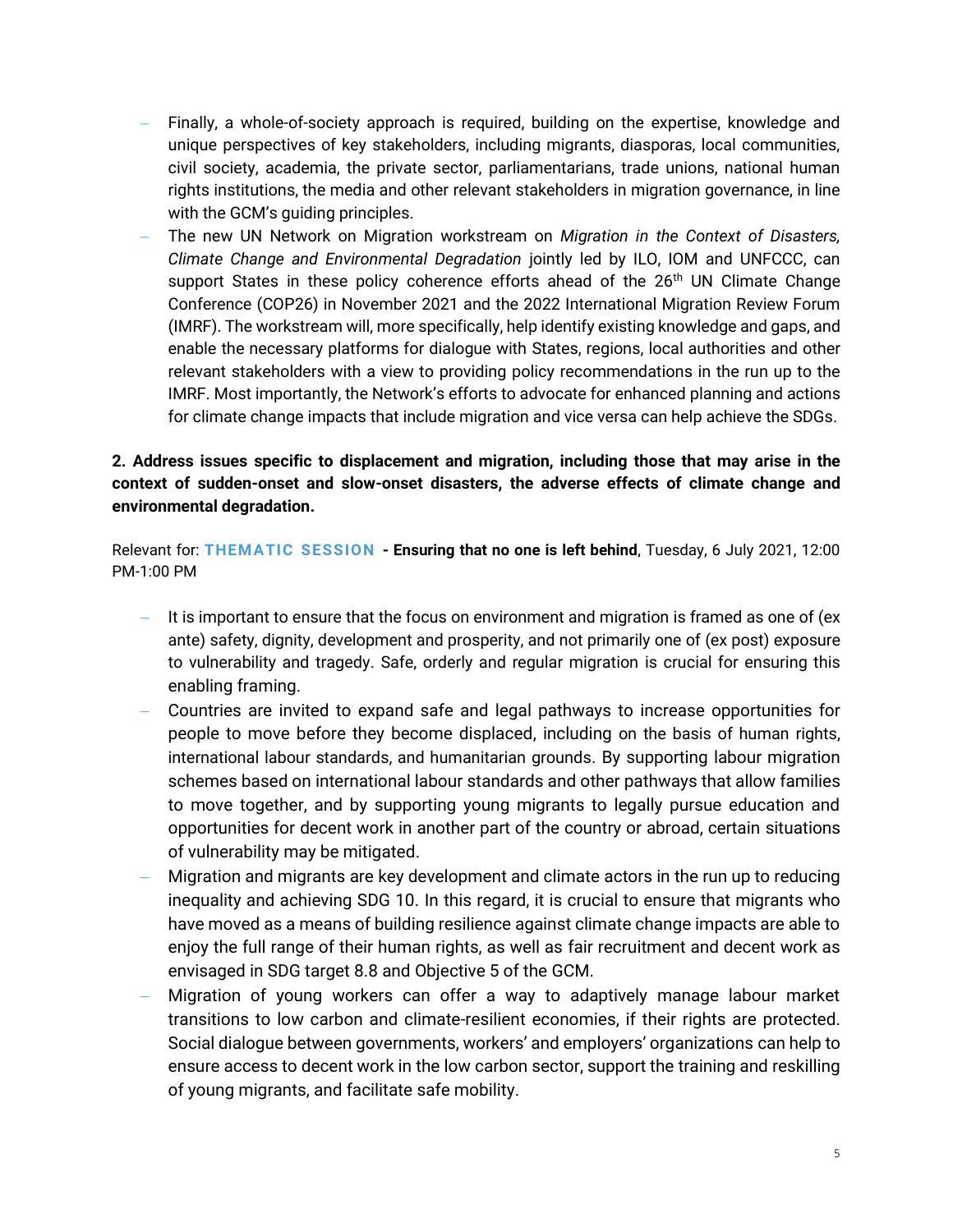- − Complex migration challenges can weaken advancement on the SDGs and require urgent responses, including for protracted disaster displacement, which when left unaddressed, exacerbate situations of marginalization, inequality, fragility, vulnerability and erodes people's resilience. This poses a serious impediment to all pillars of sustainable development both for migrants and host communities.
- − National plans, and voluntary national reviews are an excellent opportunity for countries to report on and address issues that are not fully captured in the SDGs, but which are nonetheless crucial to safe, orderly and regular migration, such as migration and displacement in the context of disasters, climate change and environmental degradation.

## **3. Leverage migration and climate funds for the full achievement of the SDGs.**

Relevant for: **THEMATIC SESSION - Investing in the SDGs**, Monday, 12 July 2021, 9:00 AM - 11:30 AM

- − Addressing migration in the context of disasters, climate change and environmental degradation by achieving the SDGs in line with the GCM, the Paris Agreement and the Sendai Framework, also means making additional and accountable support available, targeted at reducing poverty and ameliorating situations of vulnerability.
- − The Migration Multi-Partner Trust Fund (MPTF) is a key instrument to implement the GCM. The Fund currently supports a diverse portfolio of joint programmes around the globe, one of which is addressing migration and climate change in East Africa. This programme is helping facilitate pathways for regular migration in the IGAD region and minimize displacement risk for people compelled to move in the context of climate change, environmental degradation and disasters.
- The Migration MPTF has a strong potential to expand its support and answer to the already high demand from Member States. A concerted effort is needed to expand its resource mobilization efforts to respond to current and future mobility scenarios in the context of disasters, climate change and environmental degradation and to address adverse impacts of climate change.
- − Countries may request technical guidance on the use of climate funds, such as the Green Climate Fund (GCF), the Global Environment Facility (GEF), or the Adaptation Fund, for addressing migration in the context of disasters, climate change and environmental degradation as a contribution to achieving the SDGs.
- It is key that all projects seeking the support of the migration and climate change funds are aligned with the GCM guiding principles. In particular, to ensure that they leave no-one behind and contribute effectively to achieving the SDGs, the projects should integrate human rights and be people-centered, gender-responsive and child-sensitive.

−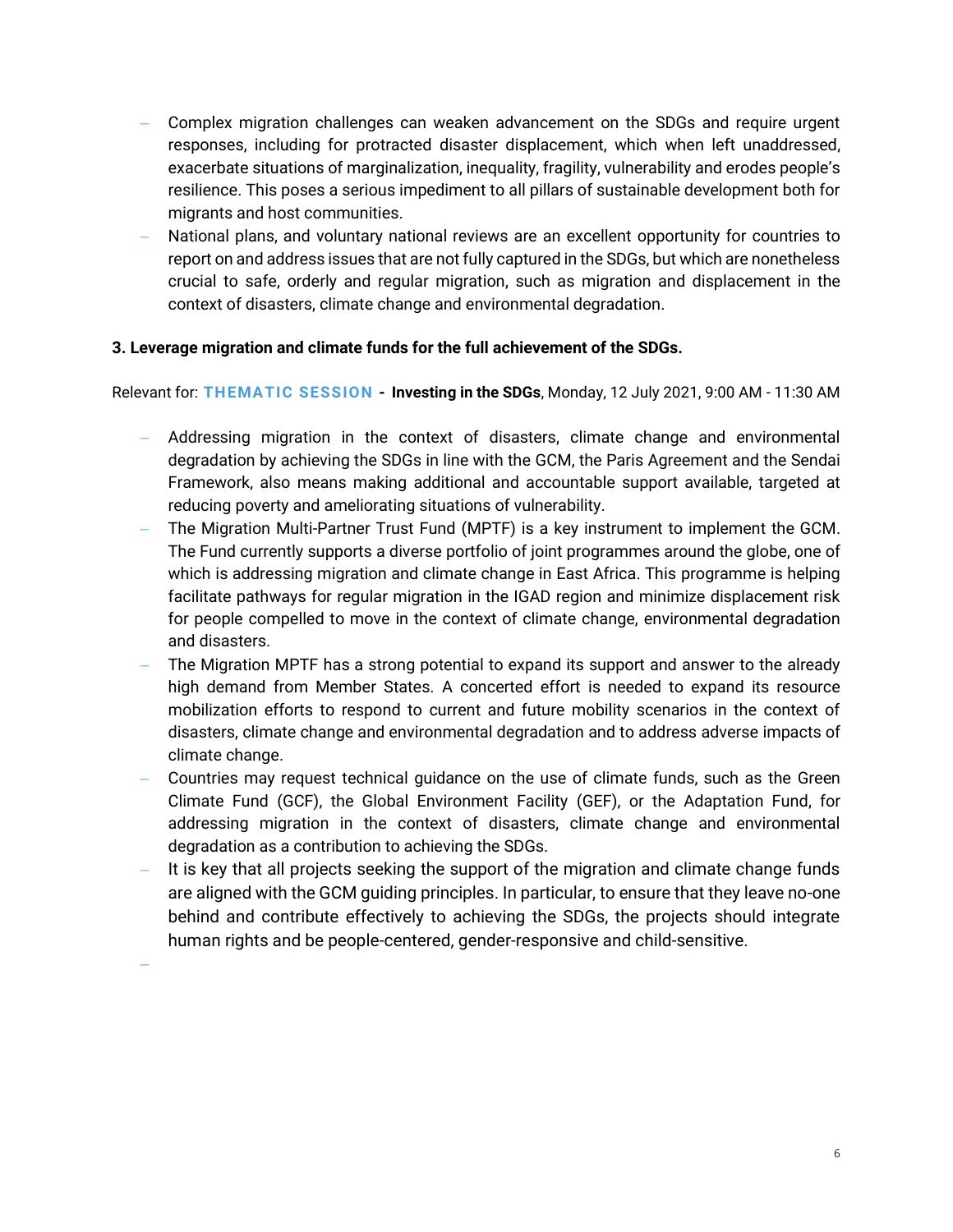# About the United Nations Network on Migration Workstream on Migration in the Context of Disasters, Climate Change and Environmental Degradation

These messages have been developed by the International Labour Organization (ILO), the International Organization for Migration (IOM) and the United Nations Framework Convention on Climate Change (UNFCCC) as the co-leads of the United Nations Network on Migration (Network) Thematic Priority 4 on *Migration in the Context of Disasters, Climate Change and Environmental Degradation*, together with the Executive Committee and the Network secretariat.

The strategic goal of Thematic Priority 4 of the Network is to ensure that the climate discourse fully embraces the migration dimension and vice-versa, including that outcomes at COP26 and the IMRF comprise concrete, actionable recommendations in this regard.

The UN system is strengthening its approach on and support to States on migration in the context of disasters, climate change and environmental degradation. The pillars of work under the UN Migration Network's new thematic priority on this topic focus on knowledge sharing, dialogue and joint advocacy.

# **DOCUMENTS TO CONSULT**

[Accelerating integrated action on sustainable development: migration, the environment and climate change](https://phap.informz.net/phap/data/images/IDM%2025-27%20May%202021%20Summary%20of%20Conclusions.pdf) - International Dialogue on Migration 25-27 May 2021, Summary of Conclusions.

[Leveraging migration to recover better from COVID-19 and achieve the 2030 Agenda -](https://sustainabledevelopment.un.org/content/documents/273032021_IOM_Submission_to_the_HLPF.pdf) IOM submission to the HLPF 2021.

[Migration, Environment and Climate Change in the Sustainable Development Goals,](https://environmentalmigration.iom.int/policy/migration-environment-and-climate-change-sdgs) IOM Environmental Migration Portal 2021.

[Analytical study on the rights of older persons in the context of climate change,](https://undocs.org/A/HRC/47/46) OHCHR 2021

[Futures at Risk: Protecting the Rights of Children on the Move in a Changing Climate,](https://www.unicef.org.uk/futures-at-risk-climate-report/) UNICEF UK, 2021.

[Climate Change, Environmental Migration and the COVID-19 Pandemic,](https://environmentalmigration.iom.int/policy/health-and-migration-environment-and-climate-change) IOM Environmental Migration Portal 2020.

[Key Messages on human rights, climate change and migration,](https://www.ohchr.org/Documents/Issues/ClimateChange/materials/KMMigration.pdf) OHCHR 2020.

Recommendations from the report of [the Executive Committee of the Warsaw International Mechanism for](https://undocs.org/FCCC/CP/2018/10/ADD.1)  [Loss and Damage associated with Climate Change Impacts on integrated approaches to averting,](https://undocs.org/FCCC/CP/2018/10/ADD.1)  [minimizing and addressing displacement related to the adverse impacts of climate change,](https://undocs.org/FCCC/CP/2018/10/ADD.1) UNFCCC Task Force on Displacement 2018.

[Study on the slow-onset effects of climate change and the human rights protection of cross-border](https://www.ohchr.org/Documents/Issues/ClimateChange/SlowOnset/A_HRC_37_CRP_4.pdf)  [migrants,](https://www.ohchr.org/Documents/Issues/ClimateChange/SlowOnset/A_HRC_37_CRP_4.pdf) OHCHR and the Platform for Disaster Displacement (Human Rights Council A/HRC/37/CRP.4) 2018.